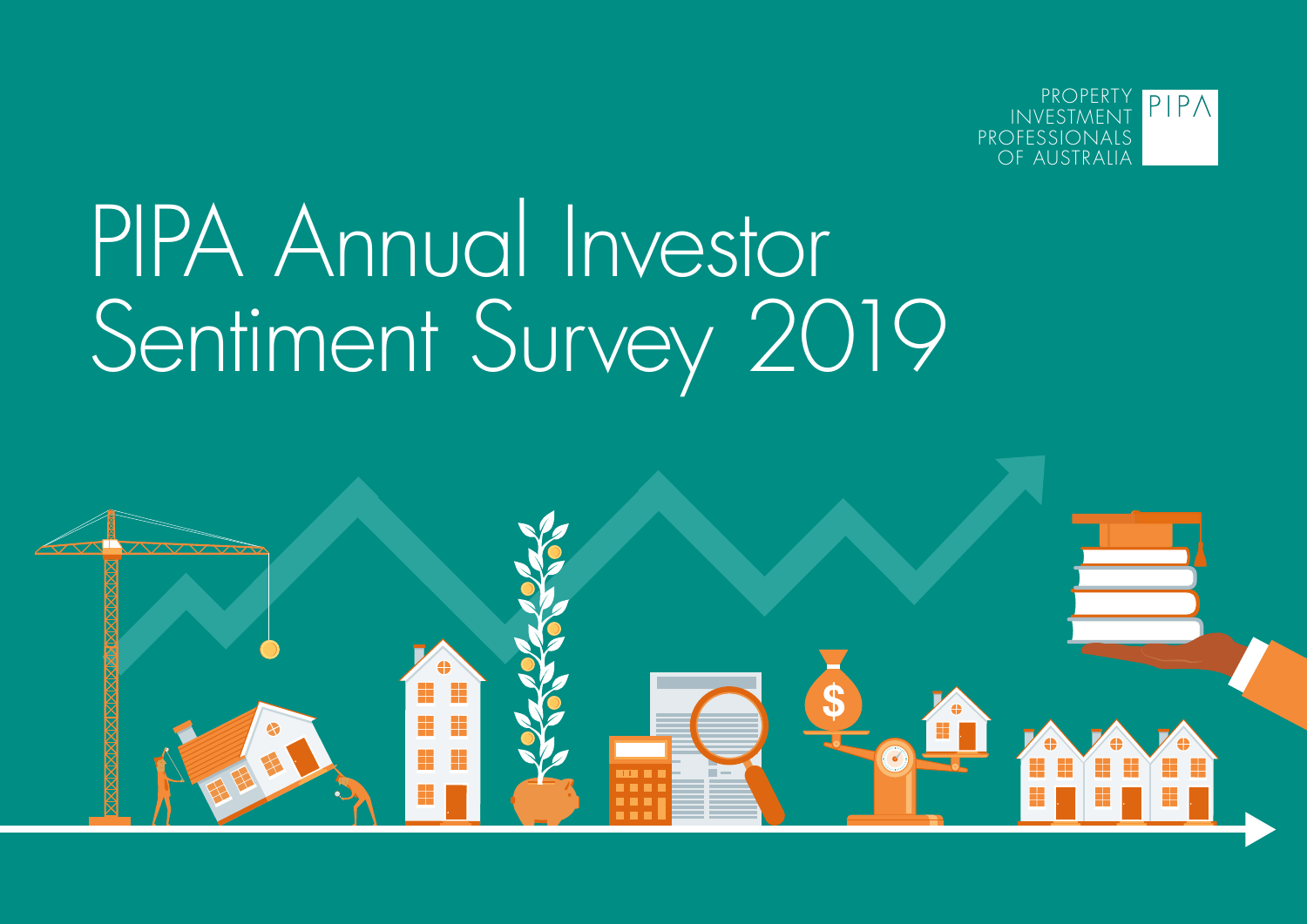## **Introduction**

Welcome to the 2019 PIPA Annual Property Investor Sentiment Survey – Australia's most comprehensive snapshot of the nation's property investor community.

This survey is a rare and detailed portrait of Australia's residential property investors and how they think.

Investors remained upbeat about property in 2019 and were demonstrably more positive about the market compared to the same time last year – despite slower markets in Sydney and Melbourne and a relatively tight financial environment.

However, the two leading concerns of the nearly 1200 investors surveyed were gaining access to lending and Australian economic conditions.

The survey found that Labor's proposed changes to negative gearing and Capital Gains Tax legislation heavily influenced the way that 75 per cent of investors voted in the recent Federal Election, despite short-term tax benefits being the least important criteria in investment property selection in this year's survey results.

Difficulty obtaining finance, as well as the popularity of banks being on the slide over the past year, meant that about 59 per cent of investors are now more likely to consider a nonmajor bank lender, especially after the outcomes of last year's Banking Royal Commission.

Indeed, given tight lending conditions and the financial sector's response to the Banking Royal Commission, a staggering 25 per cent of respondents have found they were unable to refinance an amount they were able to borrow previously.

Legislation is also having an impact on landlords, too, with more than four in five investors indicating they would pass on increased costs to tenants resulting from any potential changes to State and Territory tenancy laws.

There is no doubt that first home buyers have made the most of the softer market conditions over the past year, however, over one-third of first-time buyers self-identified as rentvestors in the survey – where they've bought an investment property while renting elsewhere.

Borderless investing is also popular, with 45 per cent of investors looking to buy outside the state that they live in.

While Brisbane is once more the preferred capital city for investment among respondents, there has been a dramatic rebound in Sydney's appeal among investors – rising from nine per cent in 2018 to 14 per cent in 2019.

This year's survey also again highlighted the need for improved professional standards and regulation of the property investment advice industry.

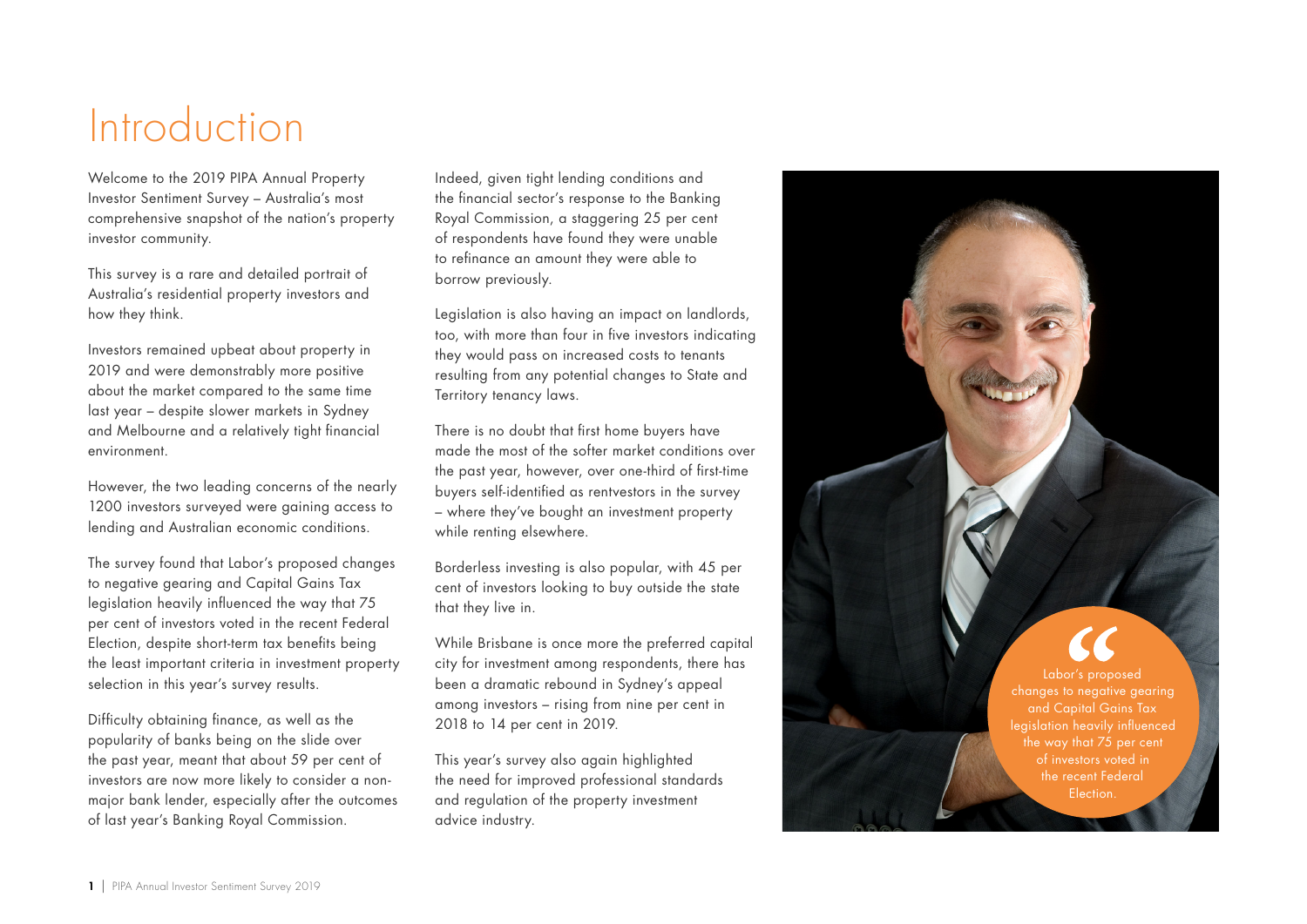In fact, 88 per cent of investors continue to believe that more education is needed around the risks and benefits of investing in property, plus virtually all (93 per cent) of respondents believe that any provider of advice should have formal training.

Indeed, about 90 per cent of investors believe the property investment industry should be regulated and licensed the same way that financial planners, mortgage brokers and real estate agents are.

Distributed via our members' extensive investor networks, the 2019 PIPA Annual Property Investor Sentiment Survey provides an exceptional insight on the opinions of Australia's residential property investors.

We sincerely thank the 1192 investors who participated in the survey.

Peter Koulizos

PETER KOULIZOS, CHAIR, PROPERTY INVESTMENT PROFESSIONALS OF AUSTRALIA

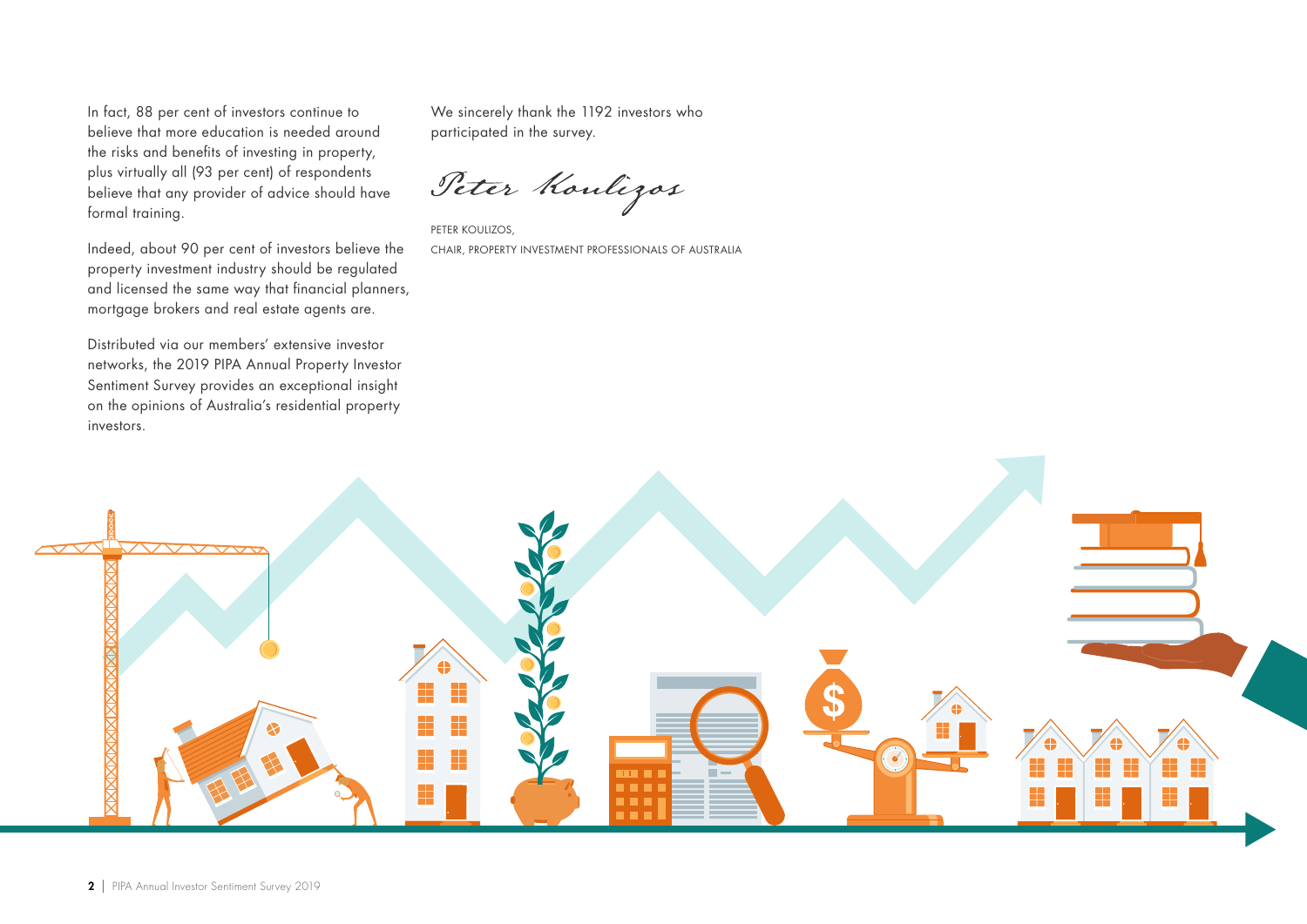

Property investors focus on the long-term merits of real estate and have become increasingly bullish about the current market

82% of investors believe that now is a good time to invest in residential property, which is up from

in 2018. 77%



Lending and the economy continue to concern investors

However, given tighter lending conditions and the financial sector's response to the Banking Royal Commission,

25% of respondents have found themselves in a position where they were unable to refinance an amount that they were able to borrow previously.

#### Investors are still on the hunt for a better lending deal

Over 27% said they would consider refinancing their loan for an interest rate differential of just 0.5 percentage points while just under

 $\sqrt{\circ}$ 



said they would consider refinancing for one percentage point. Both were similar to the 2018 results.

æ

Investors voted in force against proposed changes to negative

gearing and CGT

of investors said Labor's proposed changes to negative gearing and Capital Gains Tax influenced their Federal Election voting decision. 75%

#### Established houses remain the top investment choice

The number of investors looking to buy existing stock continues to be high, reflecting 91% – a fall of just 2% on last year's result with 71 per cent

saying they intended to buy an established house in the next 12 months.



91%

#### Brisbane stays in favour while Sydney's appeal is back on the rise

The number of investors who see Brisbane as the state capital with the best investment prospects has remained at 44% in 2019 (same outcome as 2018). Brisbane continues to be seen more positively than Melbourne (27% in 2019 vs. 26% in



2018), Sydney (14% vs 9%) and Adelaide (7% vs 8%).

#### Potential changes to state tenancy laws could see rising costs passed on to tenants



said if tenancy law changes increased the holding costs for an investment property, they'd consider passing some of these expenses on to the tenant.

#### Investors want to see greater professional standards

88% An overwhelming majority of respondents (88%) think more education is needed around the risks and benefits of investing in property, and almost all (93%) believe that any provider of property investment advice should be regulated/licensed.



3 | PIPA Annual Investor Sentiment Survey 2019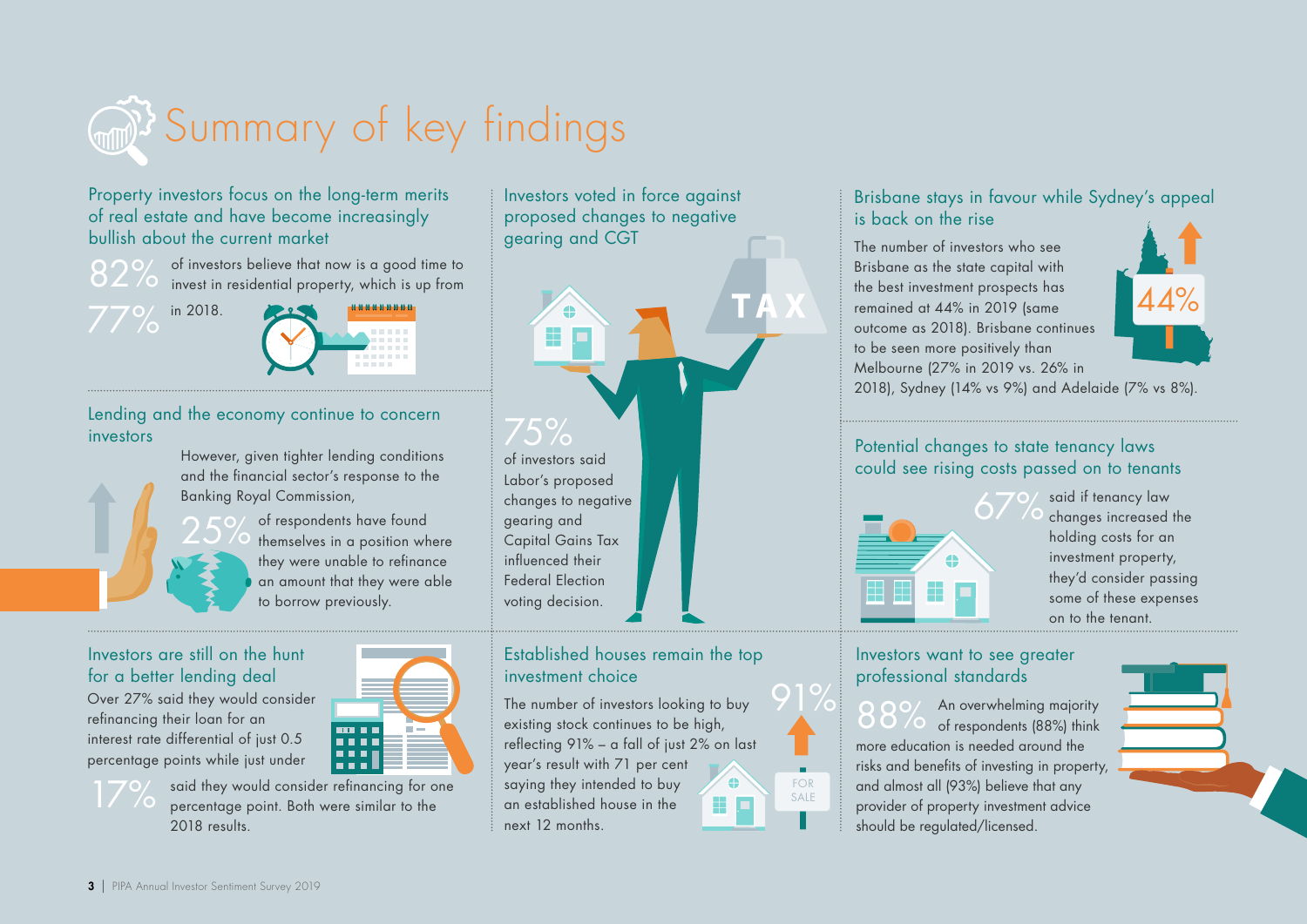Property investors focus on the long-term merits of real estate and have become increasingly bullish about the current market. Near-term investors are most interested in established houses.

Around 98% of property investors have some form of idea, plan or strategy around their investing, with 26% having a detailed and modeled plan designed to match long-term investment goals.

Some 78% of investors says any concerns about potential falling house prices won't cause them to put investment plans on hold

About 82% of investors believe that now is a good time to invest in residential property, which is up from 77% in 2018.

About 48% of investors are looking to purchase a property in the next six to 12 months, down from 52% in 2018.

Of those looking to invest in the next six to 12 months, 71 per cent are interested in purchasing an established house, with the remaining distribution including townhouse/villa at 6%, unit/apartment at 6% and house-and-land package at 2%.

However, the number of investors in the market has fallen dramatically with 34% of investors purchasing a property over the past 12 months, down from 43% in the 2018 survey, and 47% in the 2017 survey.

The overwhelming majority of respondents are investment veterans who have purchased several properties in the past – 44% hold two to four properties in their portfolio, while another 17% hold five to 10. This was down on the 2018 numbers showing 45% and 21% respectively.

That said, there was good representation from first-time investors. Of all respondents who purchased in the past 12 months, 21% (85) purchased their first investment property in the year. Of these first-time purchasers, 75% purchased an existing property (down from 83% in 2018) while 16% purchased new or off-the-plan (up from 14% in 2018). The remainder purchased vacant land.

The rise of the rentvestor is well and truly established in this cohort. Among these first-time investors, just over one third (34%) identified as renting elsewhere while the remaining 66% owned the home they lived in.

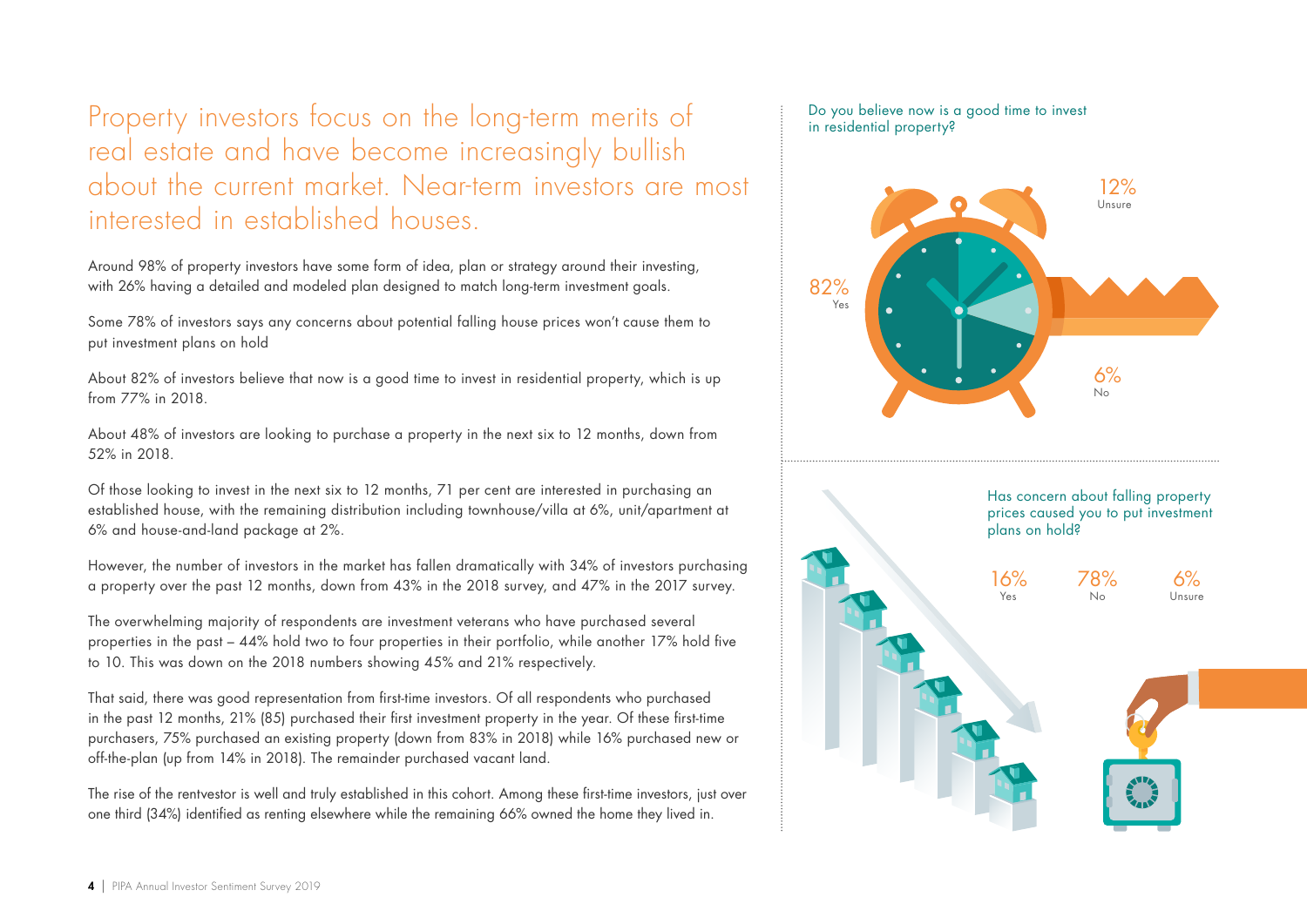

#### Are you looking to purchase an investment property in the next 6-12 months?

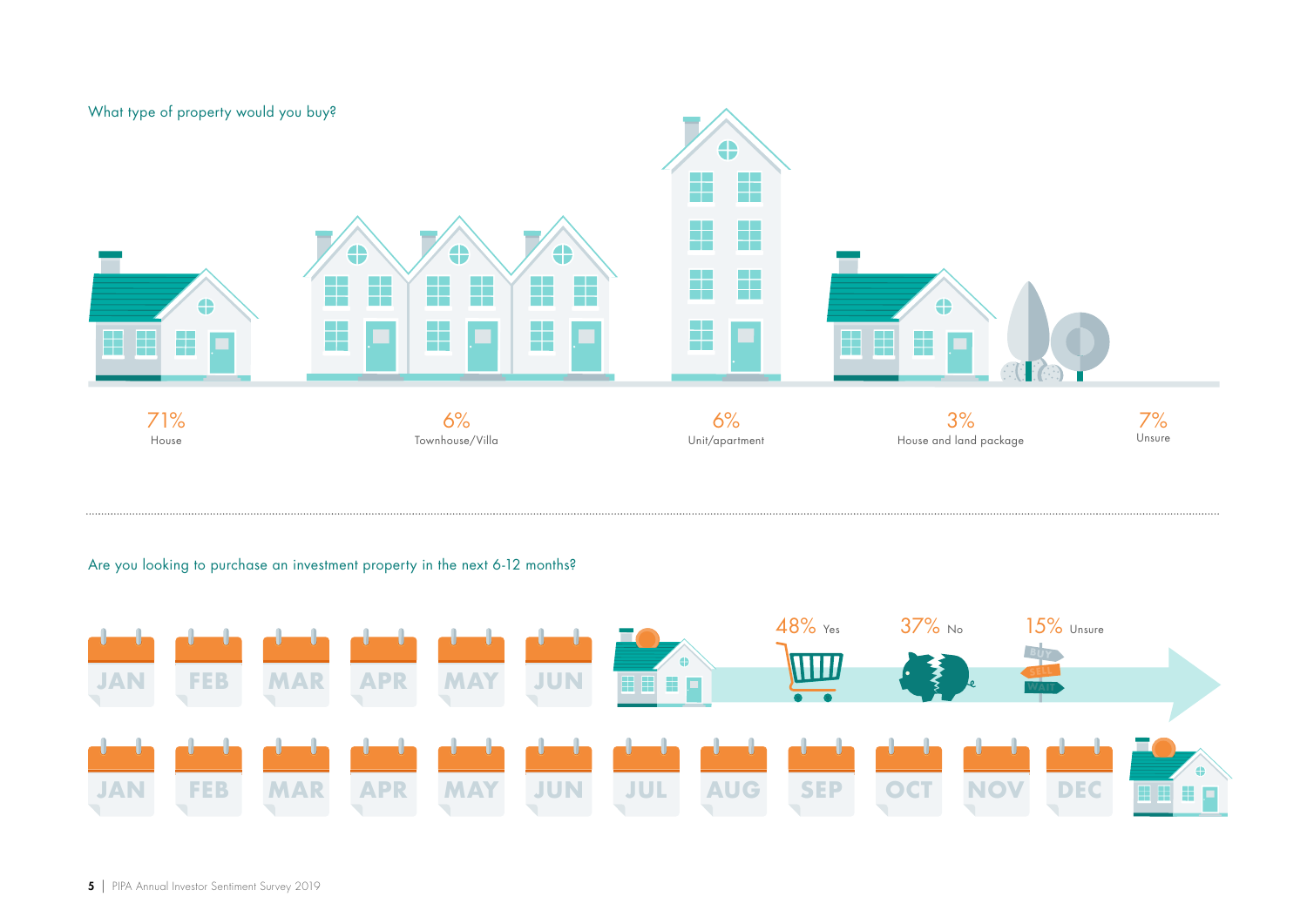Property investors continue to seek long-term capital gains above all other drivers when choosing an investment.

Long-term capital growth beat out cash flow – both long- and short-term – as the most important aspect when choosing an investment.

Short-term tax benefits continued to be seen as the least important driver when choosing an investment.

Property investors are looking to improve their lot. When asked why they choose to invest, the most important reason was to provide a better life financially for themselves and their family, while the idea of "becoming rich" was one of the least important reasons.

About 64% of investors said they were fine with being open about their investment activity with others, despite negative political and media perceptions of property investors as "greedy" – the same result as in 2018.

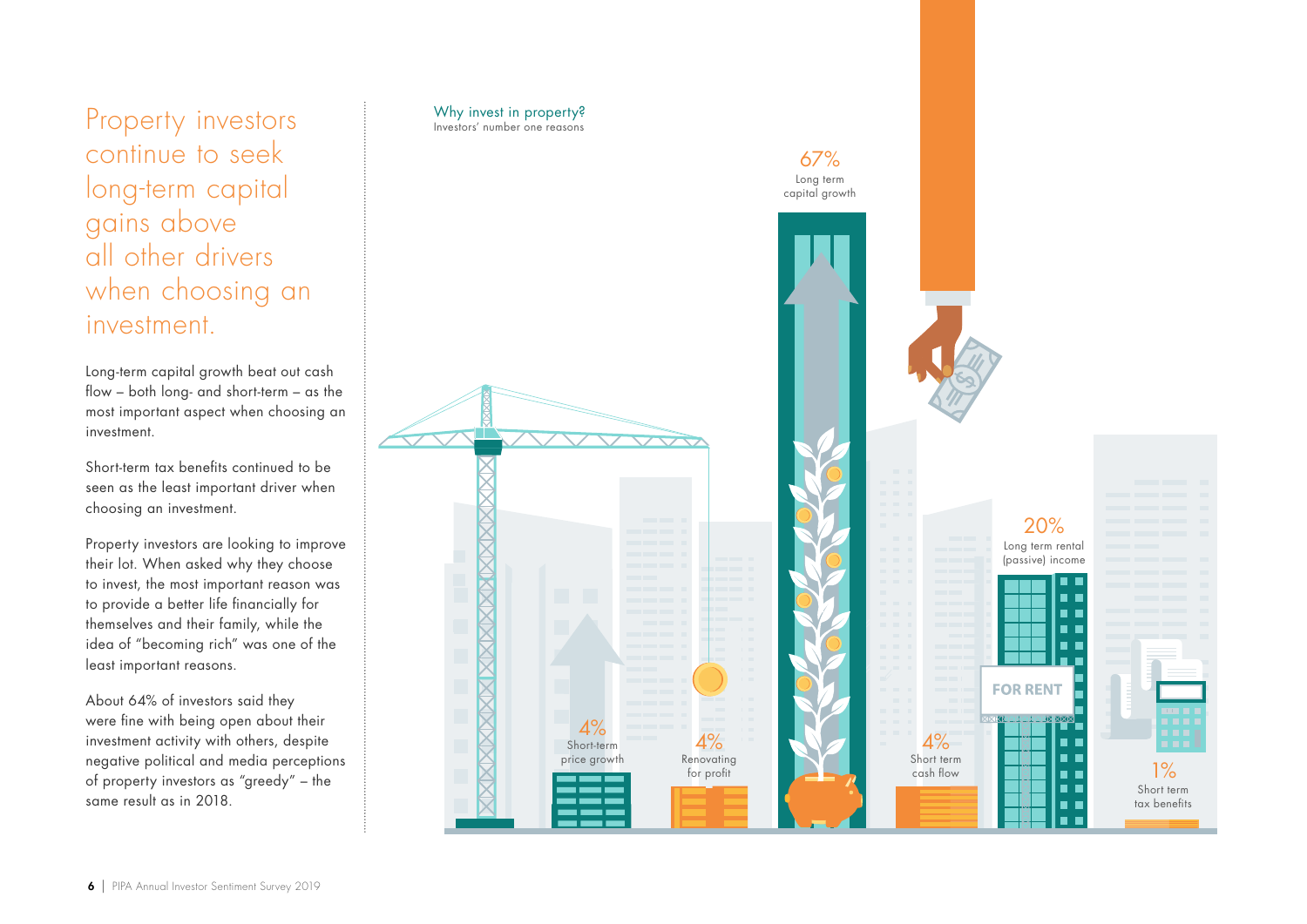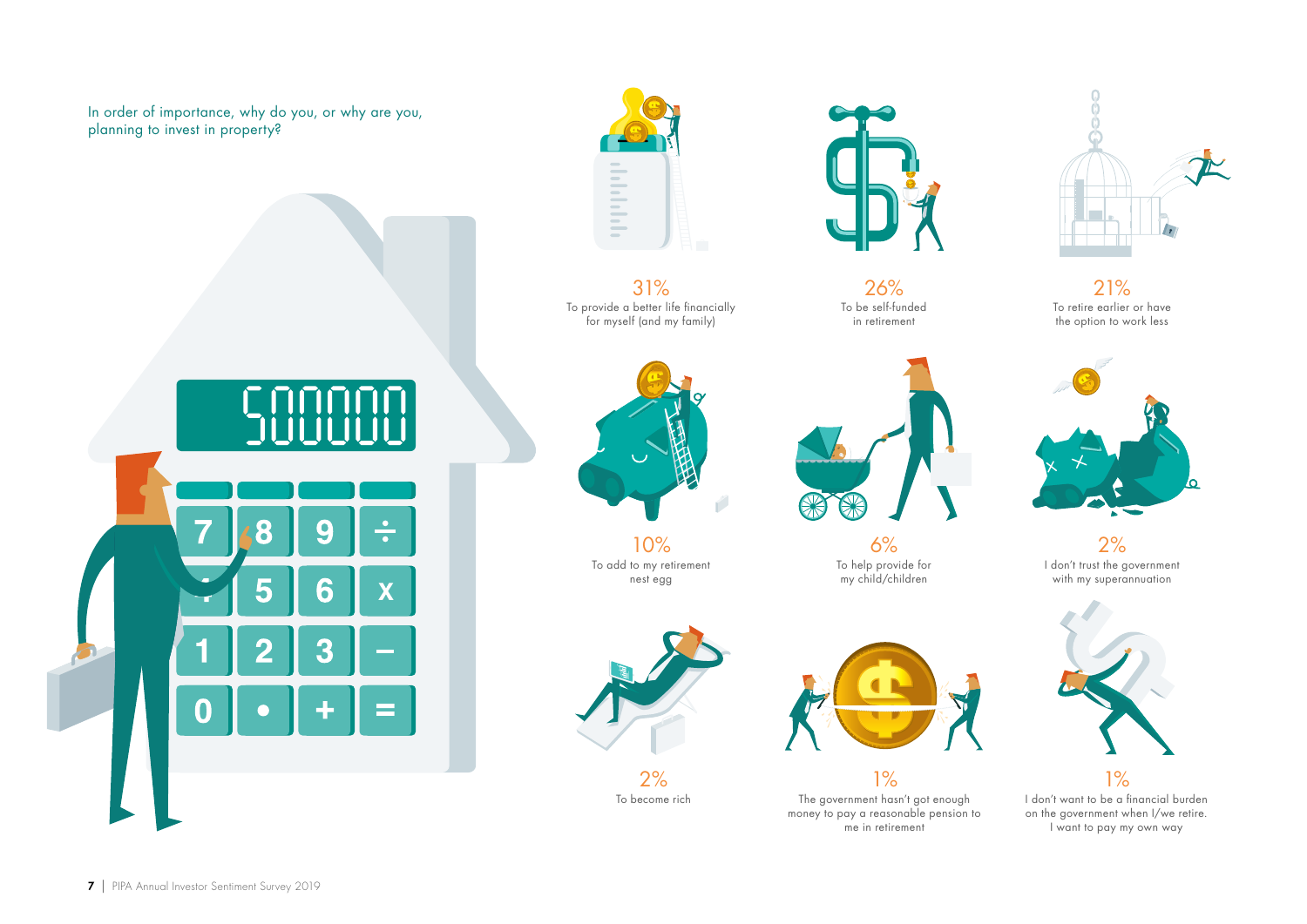### Lending and the economy continue to concern investors

The two leading concerns of the investors surveyed were gaining access to lending and Australian economic conditions.

While 55% in 2019 (61% in 2018) of investors with interest only loans said they won't struggle to meet the new principal and interest repayments once the current interest-only period expires, 9% in 2019 (12% in 2018) said they would struggle.

Of those that will struggle to meet P+I repayments, 24% said they have sold, or will have to sell, an investment property to meet lending commitments, which is a huge rise on the 5.5% result in 2018.

Given tighter lending conditions and the financial sector response to the Banking Royal Commission, 25% of respondents have found themselves in a position where they were unable to refinance an amount that they were able to borrow previously. 44% (up from 35% in 2018) said they were able to refinance, while 29% were unsure.

59% of investors are now more likely to consider a non-major bank lender after the outcomes of last year's Banking Royal Commission. Increased borrowing power and cheaper interest rates were the primary reasons investors were considering non-major bank lenders. Better credit policies also rated highly.





Will you have to sell in the next 12 months - or have you sold one or more investment properties in the past 12 months - to be able to meet your lending commitments?

> 24% Yes 58% No 17%

Unsure 1% N/A

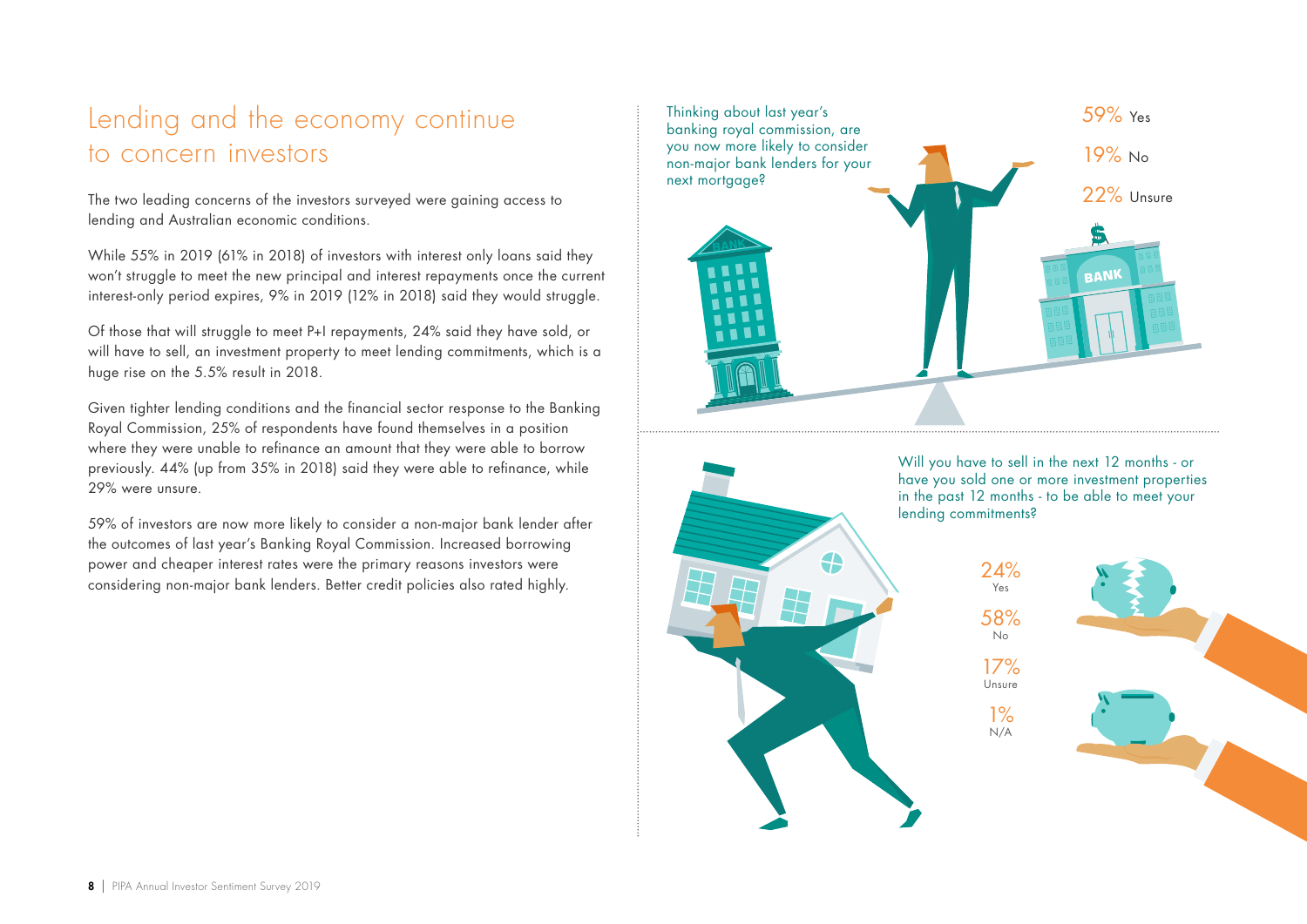## Investors are still on the hunt for a better lending deal

The survey found that about 27% of investors have secured a loan from a nonmajor bank lender in the past 12 months.

The top two reasons for doing so were cheaper interest rates and increasing borrowing power.

Over 27% said they would consider refinancing their loan for an interest rate differential of just 0.5 percentage points while just under 17% said they would consider refinancing for one percentage point. Both were similar to the 2018 results.

Almost 70% of investors secured their last investment loan through a broker, down from last year's result of 75%.

Only 20% secured their last loan directly from a bank – a similar result to 2018 – while 3% secured a loan directly from a credit union, building society or specialist lender.

About 78% intend to finance their next investment loan through a broker, down from 86% last year.



percentage points

points

11% Greater than 1 percentage point

percentage points

> 5% Greater than 2 percentage 3% I don't care what interest

percentage points

rate I pay

percentage points



17% 1.0 percentage points

#### What was the main reason for choosing a non-major bank lender?

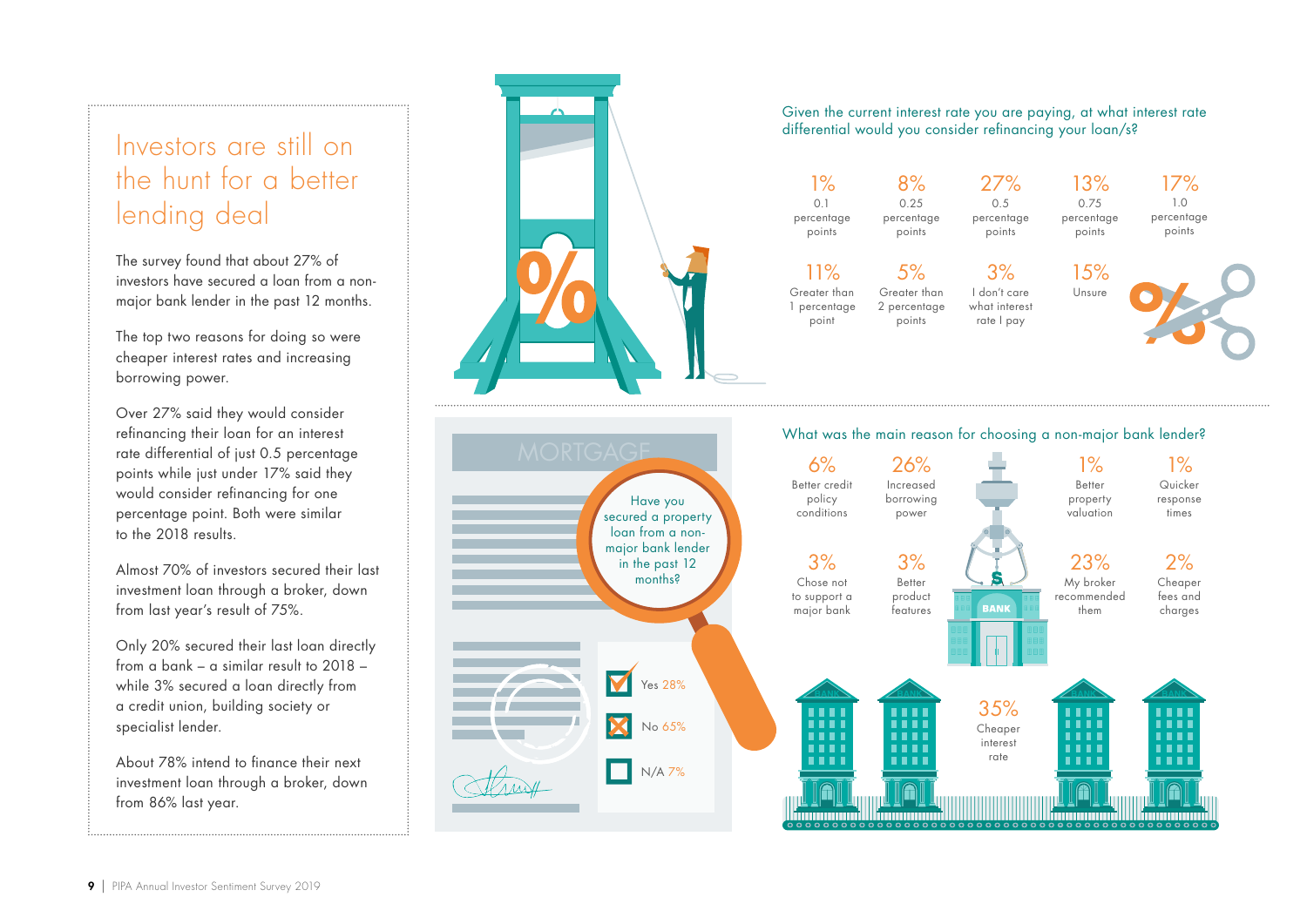## Investors voted in force against proposed changes to negative gearing and CGT

A staggering 75% of investors said proposed changes to negative gearing and Capital Gains Tax influenced their Federal Election voting decision.

About 41% of investors were negatively geared – down from 47% in 2018.

The vast majority of negatively geared investors expect to become positively geared within five years.

The vast majority of the negatively geared investors are not having trouble covering the cash flow shortfall at the moment.

Did the proposed changes to Negative Gearing and Capital Gains Tax influence  $\sim$ who you decided to vote for in the recent Federal Election?





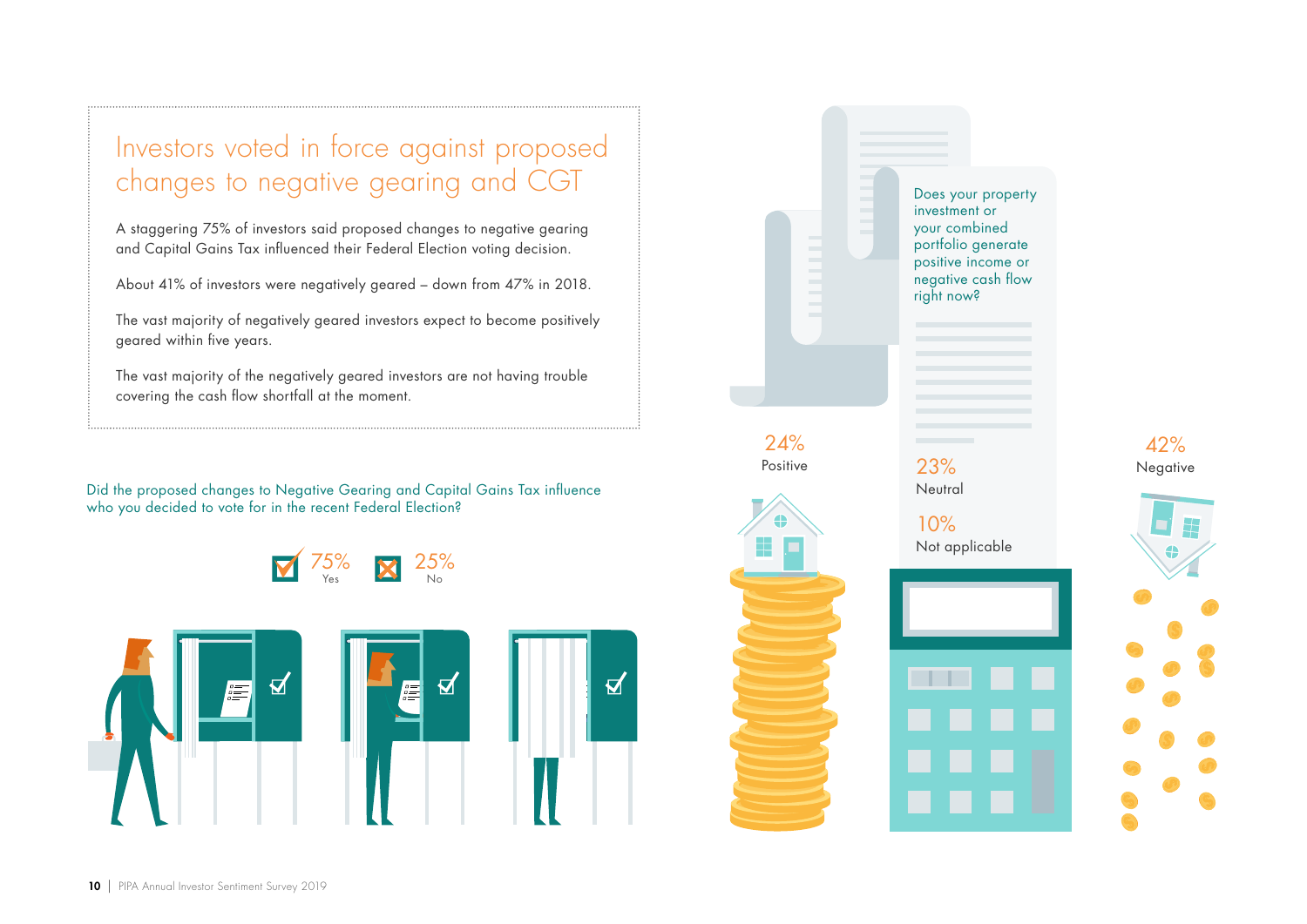## Established houses remain the top investment choice

The number of investors looking to buy existing stock continues to be high reflecting 91% – a fall of just 2% on last year's result with 71 per cent saying they intended to buy a house in the next 12 months.

The number of investors looking at off-the-plan units or house and land packages sits at 5% which is down from 6.4% in 2018.

## Rentvesting and borderless investing resonating

Borderless investing is popular, with 45 per cent of investors looking to buy outside the state they live in, while 24 per cent wouldn't and 31 per cent were unsure.

The majority (63%) of investors said they would consider rentvesting (renting in one location and investing in another) as a property investment strategy, which was the same percentage as in 2018.

Over one-third of first-time investors identified as 'rentvestors' – where they've bought an investment property while renting elsewhere.

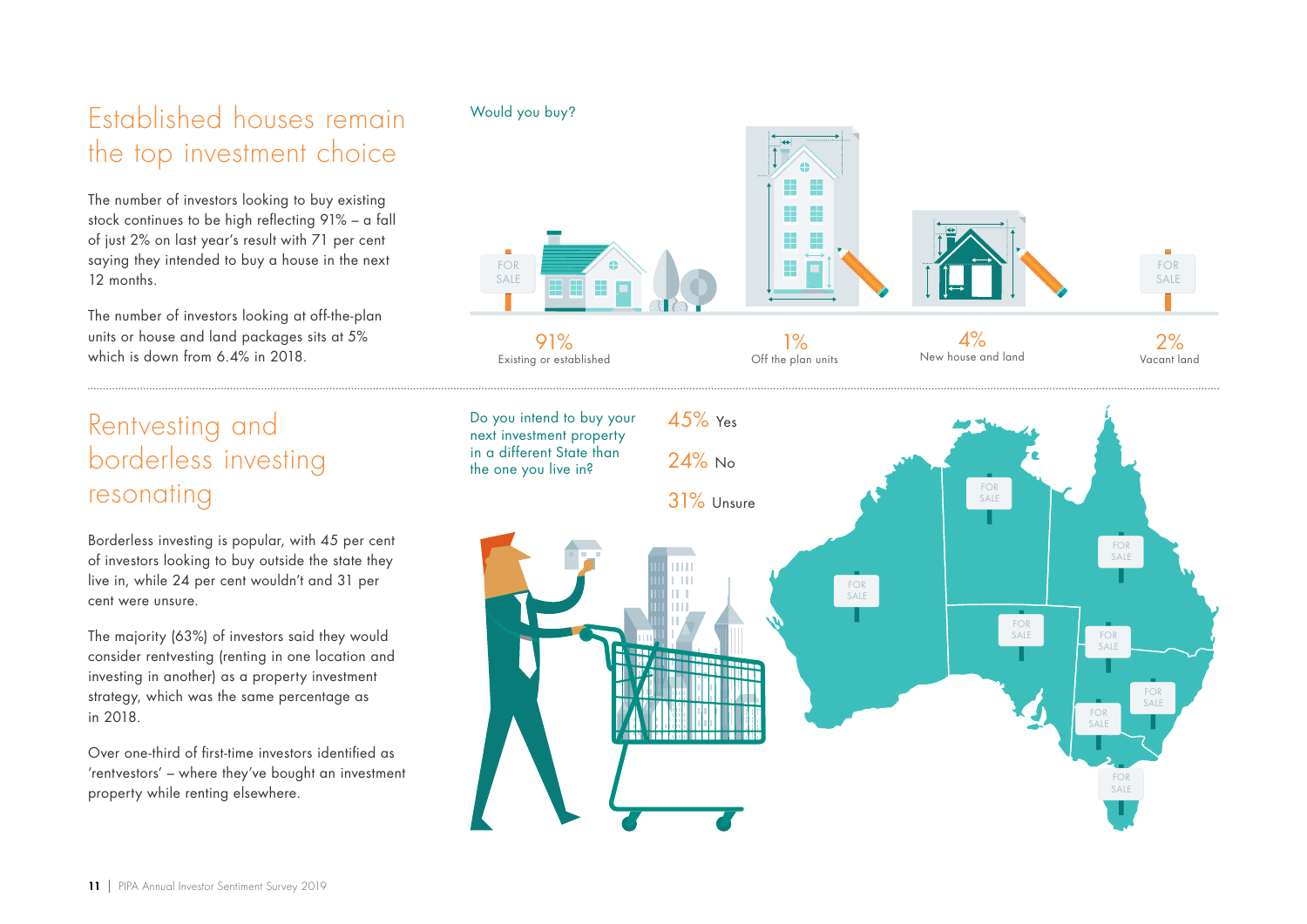## As metro locations retain their popularity, Brisbane stays in favour while Sydney's appeal is back on the rise

Investors remain keen on opportunities to invest in metropolitan markets (73% vs. 72% in 2018), while the appeal of coastal locations has stayed flat at 8% for both 2019 and 2018. Meanwhile the proportion of investors that say regional markets are the most appealing has also stayed at 15% in 2019 – the same as 2018.

The majority of investors are also confident of their local market. When asked the direction of the property market in their state or territory, 53% said it was improving while 41% said it was flat.

The number of investors who see Brisbane as the state capital with the best investment prospects has remained at 44% in 2019 (same outcome as 2018). Brisbane continues to be seen more positively than Melbourne (27% in 2019 vs. 26% in 2018), Sydney (14% vs 9%) and Adelaide (7% vs 8%). Perth has fallen slightly in appeal (4% vs. 6%), while Hobart dropped to 2% this year, – down from 4% in 2018. Canberra sits at just 1% – the same as its 2018 result – and Darwin remains in the doldrums at 0.3%, (down from 0.5% last year).

> 15% Regional markets

1% Mining towns 8% Coastal locations 73% Metropolitan markets Which state capital do you believe currently offers the best<br>investment prospects? 2% Hobart 1% Darwin 44% Brisbane  $14%$ Sydney 27% Melbourne Canberra7% Adelaide 4% Perth  $\frac{9}{6}$ 

Where is the most appealing place to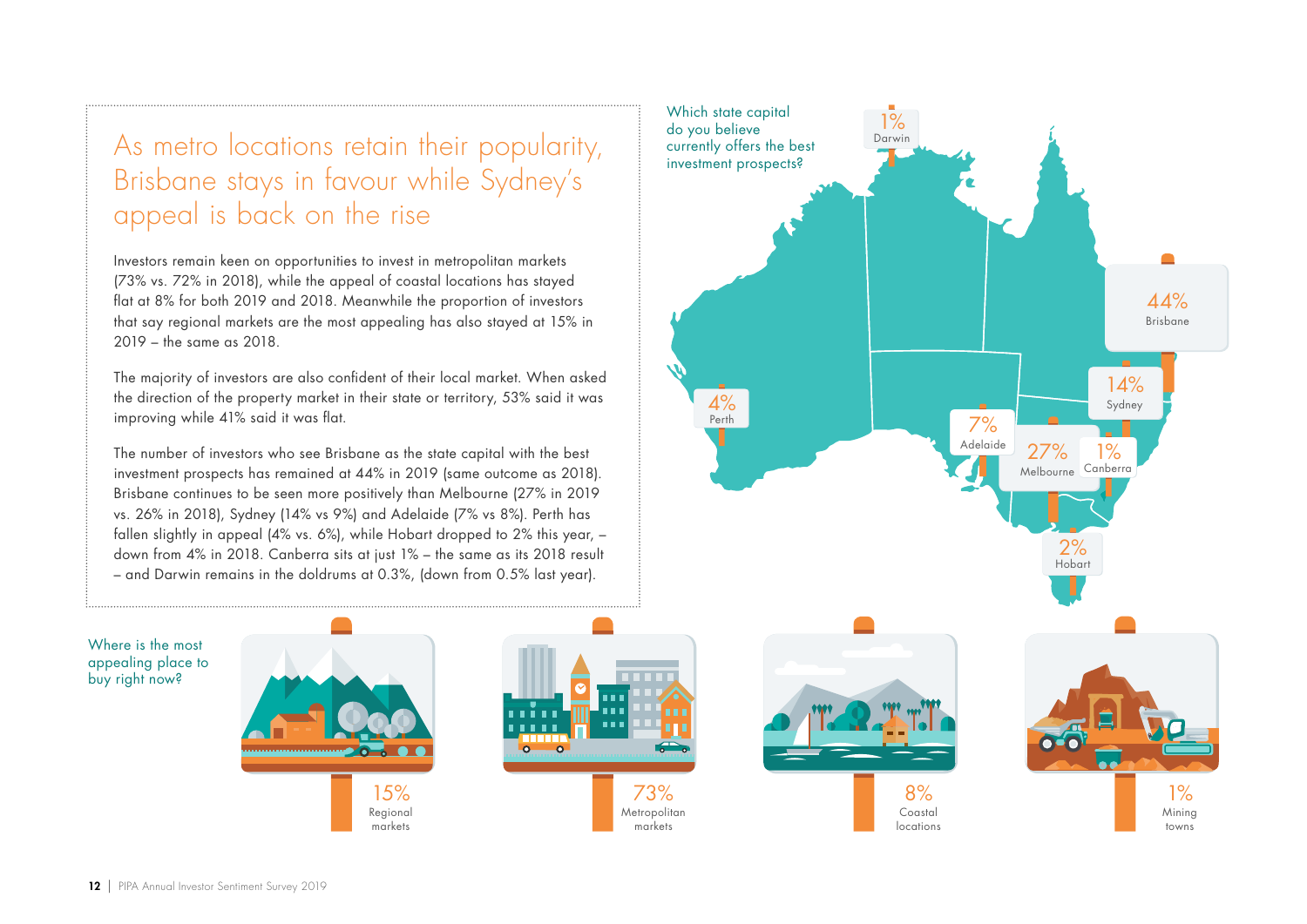## Property investors are highly sophisticated and are overwhelmingly investing outside SMSFs

This survey paints a picture of an investment community that is highly sophisticated, with investors doing a lot of planning and research before they buy.

The overwhelming majority of respondents are investment veterans who have purchased several properties in the past – 44% hold two to four properties in their portfolio, while another 17% hold five to 10.

This was down on the 2018 numbers showing 45% and 21% respectively. Investors continue to use the services of specialised professionals with mortgage brokers, accountants and lawyers/conveyancers the most employed advisors.

Investors are seeking property investment advice most commonly from property investment advisors, buyer's agents/ advocates and mortgage brokers.

Of those that sought a professional investment advisor, 62% paid the advisor a fee directly.

Of those that sought professional advice, 55% were provided with a written report or plan, 18% weren't provided with a plan and 28% responded 'not applicable' to the advice they sought.

Investors seek knowledge and education from a wide range of sources. In 2019, podcasts were the most used source along with professional advisors.



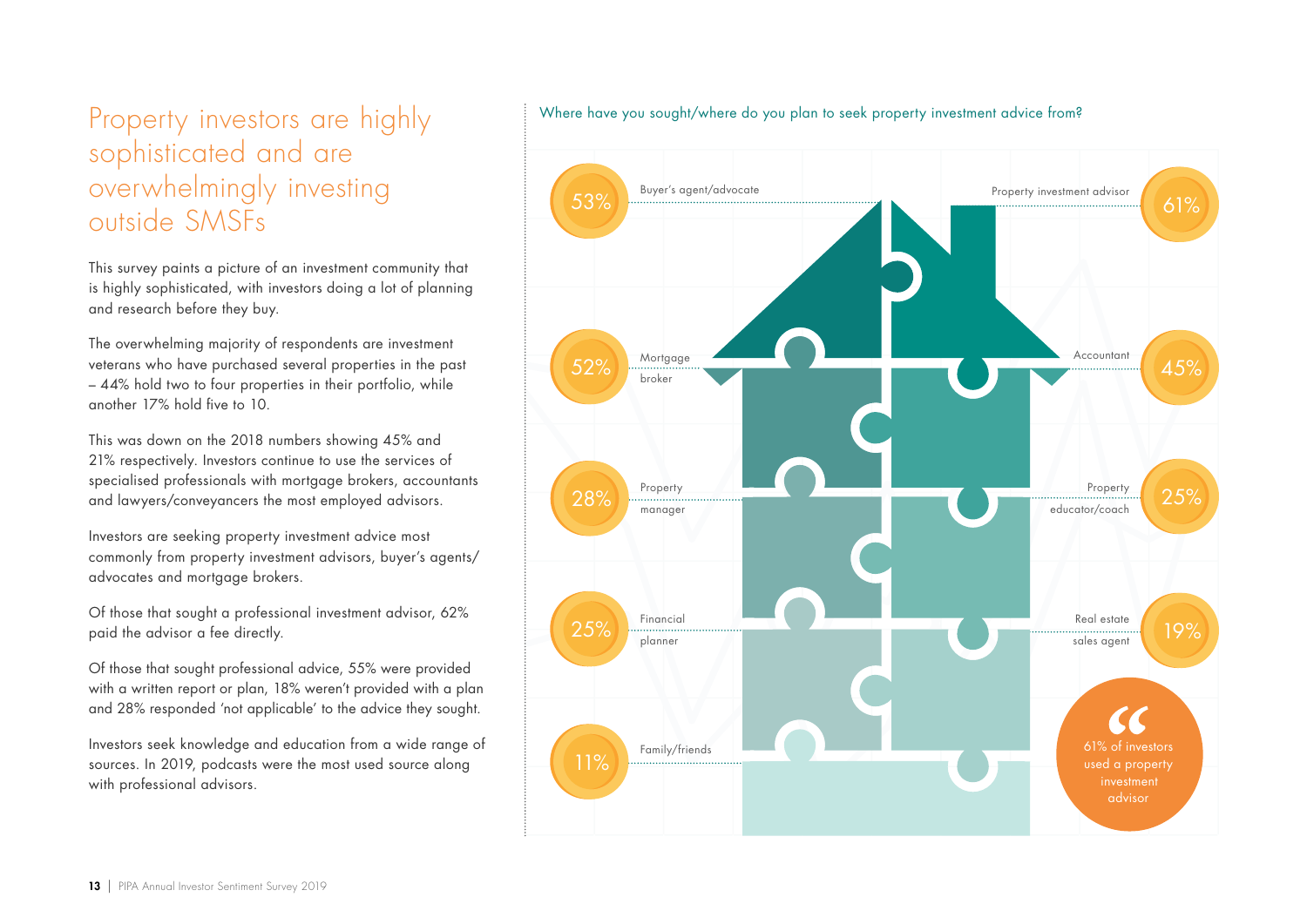### Investors want to see greater professional standards

The survey found that 88% of all investors continue to think that more education is needed around the risks and benefits of investing in property.

Virtually all (93%) investors continue to think that any provider of advice should have formal training.

About 90% of investors believe the property investment industry should be regulated and licensed the same way financial planners, mortgage brokers and real estate agents are.

87% of investors are aware that PIPA exists – a similar result to the 2018 figure – while 31 per cent said an advisor's PIPA membership influenced their decision in selecting them.

About 78 per cent of respondents were aware of the not-for-profit association, PICA, which is an advocacy group working on behalf of investors.



Do you think any person providing information or advice on investing in property should at the very least have some level of formal property investment education or training? 93% Yes 3% No 4% UnsureHorter